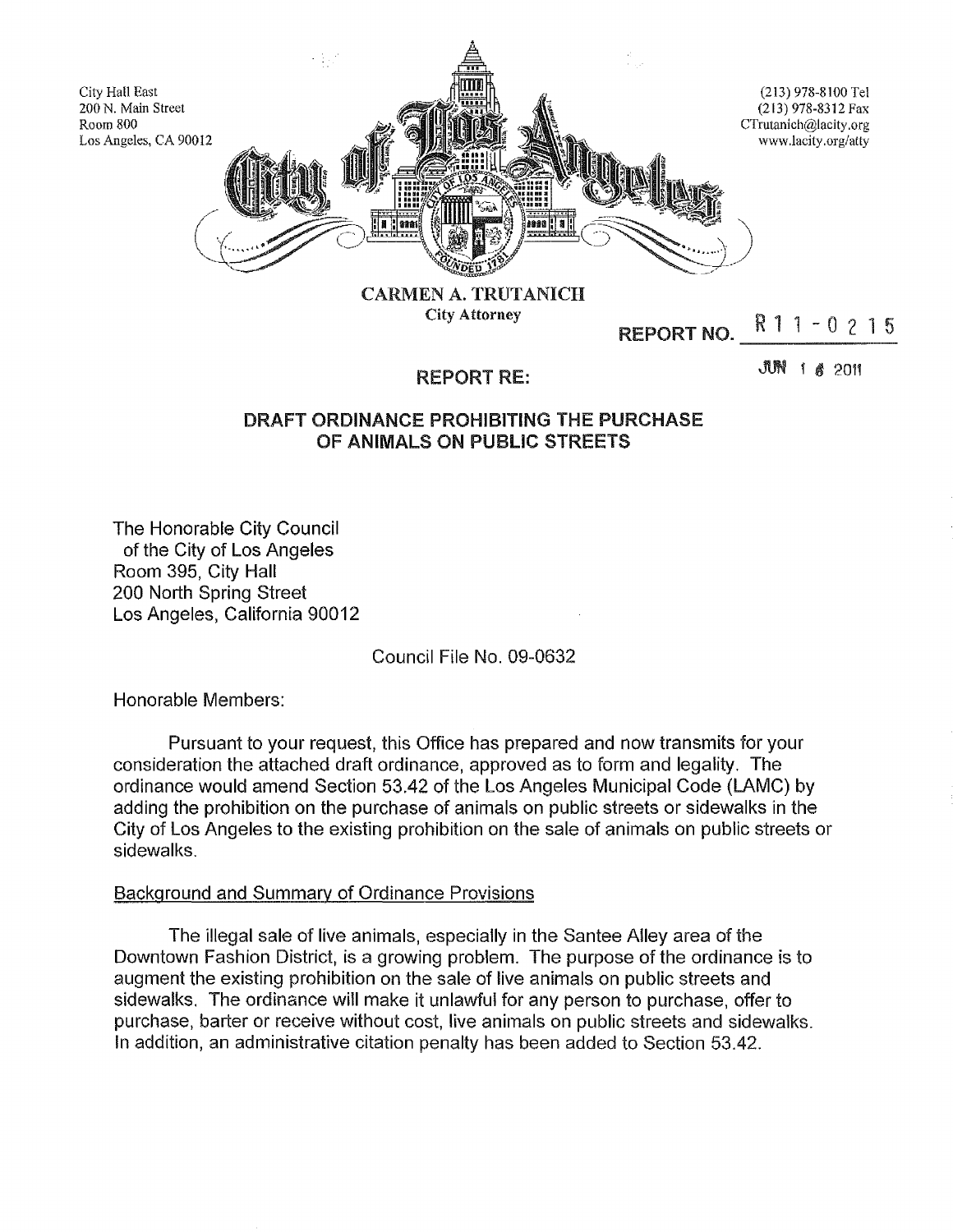The Honorable City Cour, ... of the City of Los Angeles Page 2

The Department of Animal Services (Department) reports that sales of animals on public streets or sidewalks contributes to the proliferation of homeless or unwanted animals that end up in the City's animal shelters. In addition, these animals are often held in substandard conditions, deprived of adequate food and water and exposed to the elements.

Subsection (i) which has been added to Section 53.42 **will** allow a violation of this Section prohibiting the sale or purchase of animals on public streets or sidewalks to be enforced by means of administrative citations in addition to misdemeanor charges. The penalties of \$250 for the first violation, \$500 for the second violation and \$1,000 for the third violation are consistent with those in the administrative citations enforcement program.

### Council Rule 38 Referral

A copy of the draft ordinance was sent, pursuant to Council Rule 38 to the Department of Animal Services asking that they make any comments that they may have directly to the City Council when you consider this matter.

If you have any questions regarding this matter, please contact Assistant City Attorney Dov S. Lesel at (213) 978-8154. He or another member of this Office will be present when you consider this matter to answer any questions you may have.

Very truly yours,

CARMEN A. TRUTANICH, City Attorney

 $_{\rm By}$  Picker S.

PEDRO B. ECHEVERRIA Chief Assistant City Attorney

PBE:DSL:pb **Transmittal** 

M:\General Counsel (GC)\DOV LESEL\REPORTS TO COUNCIL\AS Ordinance LAMC 53.42 SALE OF ANIMALS ON PUBLIC STREETS April 13, 2011 Council Rpl.doc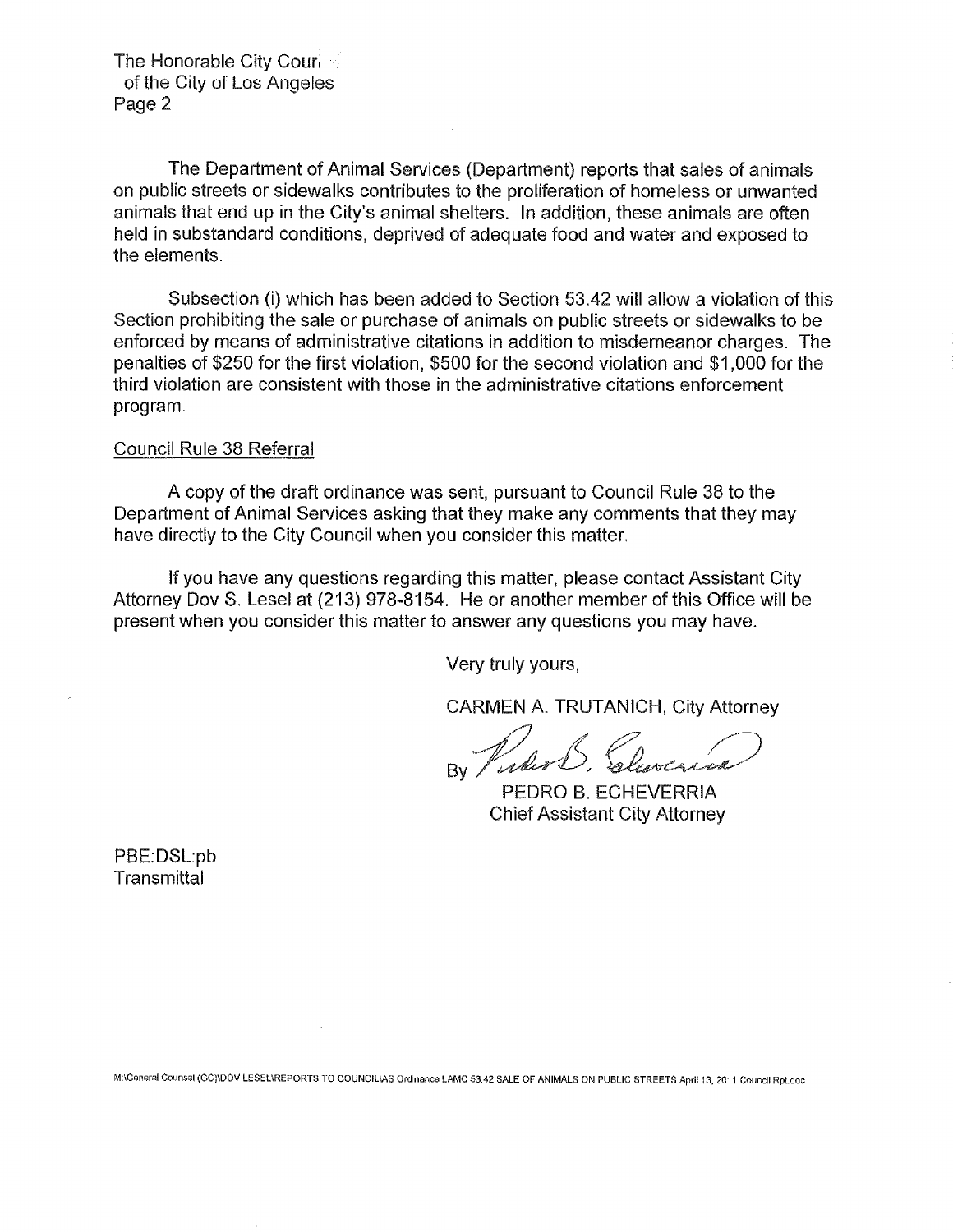

City Attorney

June 13, 2011

Ms. Brenda Barnette, General Manager Department of Animal Services 221 North Figueroa Street, 5<sup>th</sup> Floor Los Angeles, California 90012

> Re: An Ordinance Amending Section 53.42 of Article 3, Chapter 5 of the Los Angeles Municipal Code to Prohibit the Purchase of Animals on Public **Streets**

> > Council File No. 09-0632

Dear Ms. Barnette:

This Office has transmitted a draft ordinance to the City Council amending Section 53.42 of the Los Angeles Municipal Code (LAMC) to prohibit the purchase of animals on public streets or sidewalks and to incorporate an administrative citation program for violation of the ban on the illegal sale or purchase of animals.

Pursuant to Council Rule 38, this Office is transmitting a copy of the draft ordinance to you for your review and comment. Please review the draft ordinance and make any comments you might have directly to the City Council.

If you have any questions concerning this draft ordinance.' please contact me at (213) 978-8154.

| Sincerely,   |  |
|--------------|--|
|              |  |
| DOV S. LESEL |  |

Assistant City Attorney

DSL:pb **Transmittal**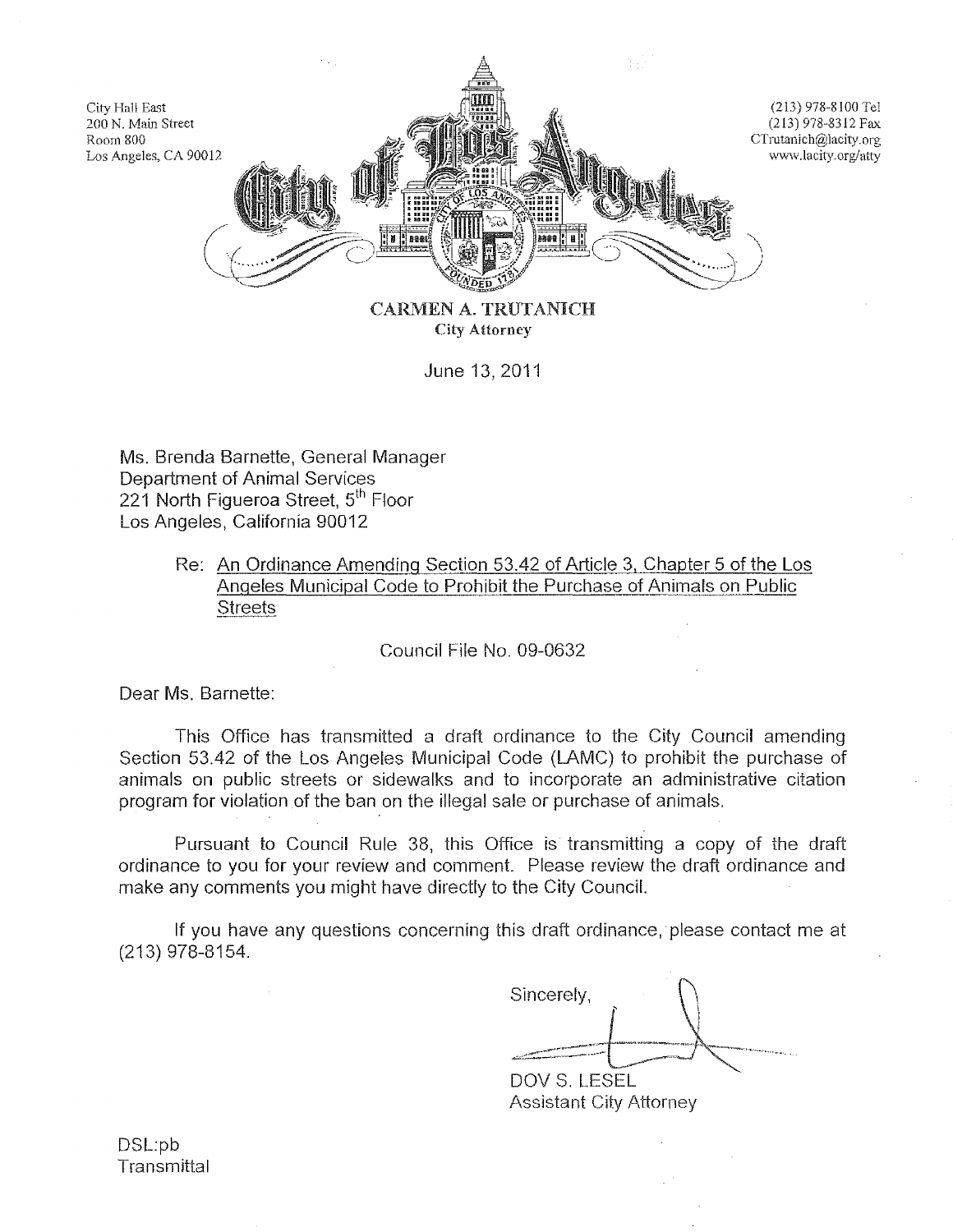# ORDINANCE NO.

An ordinance amending Section 53,42 of Article 3, Chapter 5 of the Los Angeles Municipal Code (LAMC) to add a prohibition on the purchase of animals on public streets and sidewalks to the existing prohibition on the sale of animals on public streets and sidewalks in the City of Los Angeles.

WHEREAS, the sale of live animals on public streets or sidewalks is a growing problem in certain parts of the City, and the Department of Animal Services reports that such sales contribute to the proliferation of homeless or unwanted animals that end up **in** public animal shelters; and

WHEREAS, animals sold or purchased on public streets or sidewalks are sometimes subjected to substandard care, lack of food and water and exposure to adverse weather conditions; and

WHEREAS, prohibiting the purchase, bartering or receiving without cost, of animals on public streets or sidewalks will augment the existing prohibition on the sale or giving away of animals on public streets.

### NOW THEREFORE,

## THE PEOPLE OF THE CITY OF LOS ANGELES DO ORDAIN AS FOllOWS:

Section 1. Subsection (h) is added to Section 53,42 of the Los Angeles Municipal Code to read as follows:

(h) It shall be unlawful for any person to purchase, offer to purchase, barter or receive without cost, upon any street or sidewalk of the City of Los Angeles or other public place in the City of Los Angeles: (1) any baby chicks, ducklings, birds or other fowl; (2) any fish, turtle, snake, lizard, chameleon or other reptile; or (3) any rabbit, cat, dog, guinea pig, rodent or other animal.

Sec. 2. Subsection (i) is added to Section 53.42 of the Los Angeles Municipal Code to read as follows:

(i) A violation of this Section may also be enforced by means of an administrative citation and penalty in the amount of \$250 for the first violation, \$500 for the second violation and \$1,000 for the third violation.